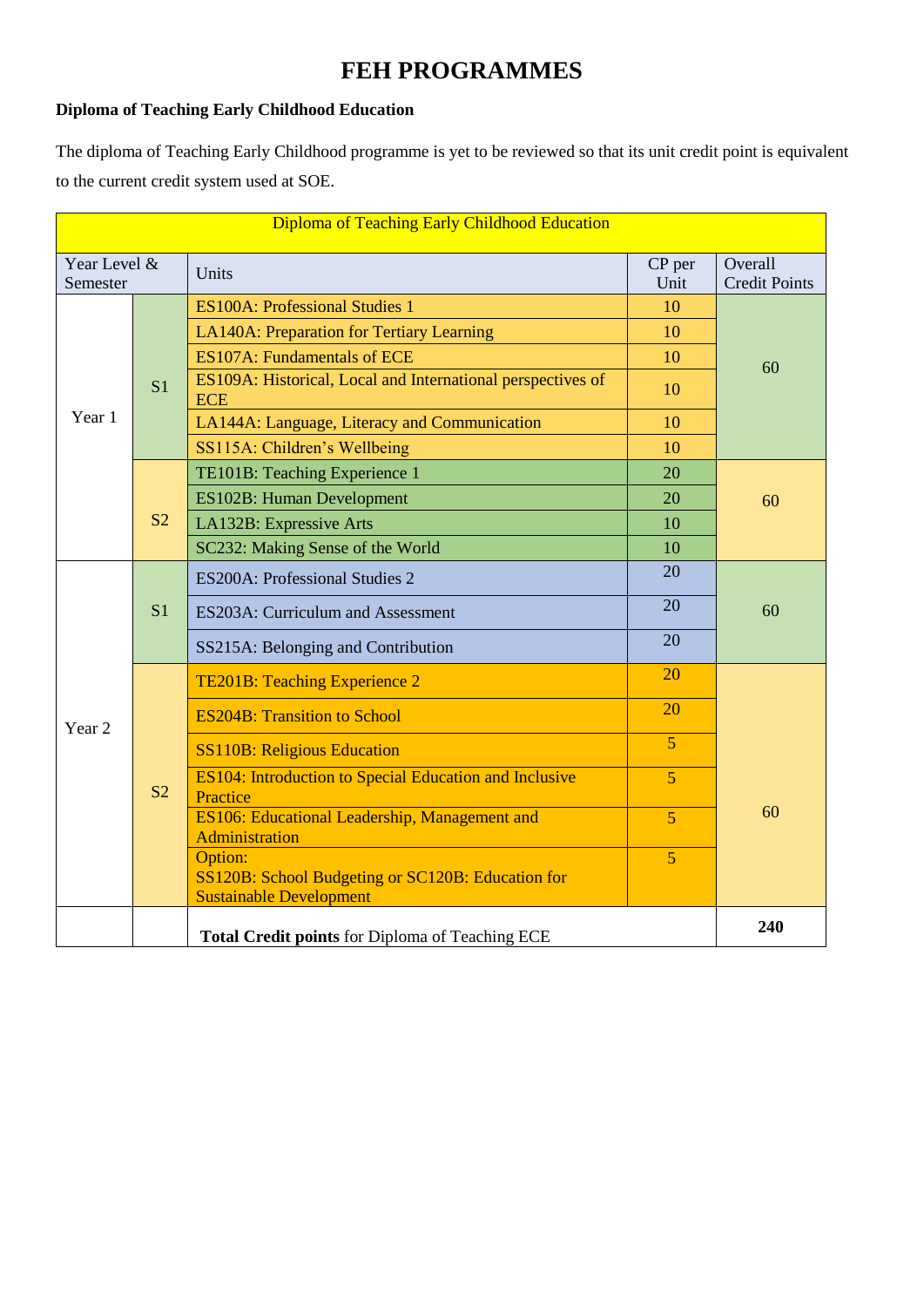# Diploma of Teaching ECE (inservice)

|     | <b>Semester 1</b> |                                           |                        |              | <b>Semester 2</b> |                                           |                      |  |
|-----|-------------------|-------------------------------------------|------------------------|--------------|-------------------|-------------------------------------------|----------------------|--|
| No. | <b>Unit Codes</b> | <b>Unit Title</b>                         | Credit   No.<br>Points |              | <b>Unit Codes</b> | <b>Unit Title</b>                         | <b>Credit Points</b> |  |
|     |                   | <b>Fundamentals of Early</b>              | 10                     |              |                   |                                           |                      |  |
| 1   | <b>ES107A</b>     | <b>Childhood Education</b>                |                        | 1            | <b>TE101B</b>     | <b>Teaching Practicum 1</b>               | 20                   |  |
|     |                   | <b>Historical, International</b>          | 5                      |              |                   |                                           |                      |  |
| 2   | <b>ES109A</b>     | and Local Perspectives                    |                        | 2            | <b>ES204B2</b>    | <b>Transition to School</b>               | 10                   |  |
|     |                   | of Early Childhood                        |                        |              |                   |                                           |                      |  |
|     |                   | <b>Education</b>                          |                        |              |                   |                                           |                      |  |
| 3   | <b>ES200A</b>     | <b>Professional Studies 2</b>             | 10                     |              |                   |                                           |                      |  |
|     |                   |                                           |                        | 3            | <b>ES104B</b>     | <b>Introduction to Special</b>            | 5                    |  |
| 4   | <b>ES203A</b>     | Curriculum and Assessm                    | 10                     |              |                   | <b>Education and Inclusive</b>            |                      |  |
|     |                   | <b>ECE Perspectives</b>                   |                        |              |                   | <b>Practices</b>                          |                      |  |
| 5   | <b>LA140A</b>     | <b>Preparation for Tertiary</b>           | 10                     | 4            | <b>ES106B</b>     | <b>Educational Leadership,</b>            | 5                    |  |
|     |                   | Learning                                  |                        |              |                   | <b>Management and Administration</b>      |                      |  |
| 6   | <b>LA144A</b>     | Language, Literacy and                    | 10                     | 5            | <b>SC232B</b>     | <b>Making Sense of the Vorld</b>          | 10                   |  |
|     |                   | <b>Communication</b>                      |                        |              |                   |                                           |                      |  |
|     |                   |                                           |                        |              |                   | <b>OPTIONS (Select One Only)</b>          |                      |  |
| 7   | <b>SS115A</b>     | <b>Children's Wellbeing</b>               | 10                     |              |                   |                                           |                      |  |
|     |                   |                                           |                        | 1            | <b>LA145B</b>     | <b>Resource Making</b>                    | 5                    |  |
|     |                   |                                           |                        | $\mathbf{z}$ | <b>LA146B</b>     | <b>Phonics</b>                            | 5                    |  |
|     |                   |                                           |                        | 3            | <b>SS120B</b>     | <b>School Budgetting</b>                  | 5                    |  |
|     |                   | <b>Total Credit Points for Semester 1</b> | 65                     |              |                   | <b>Total Credit Points for Semester 2</b> | 55                   |  |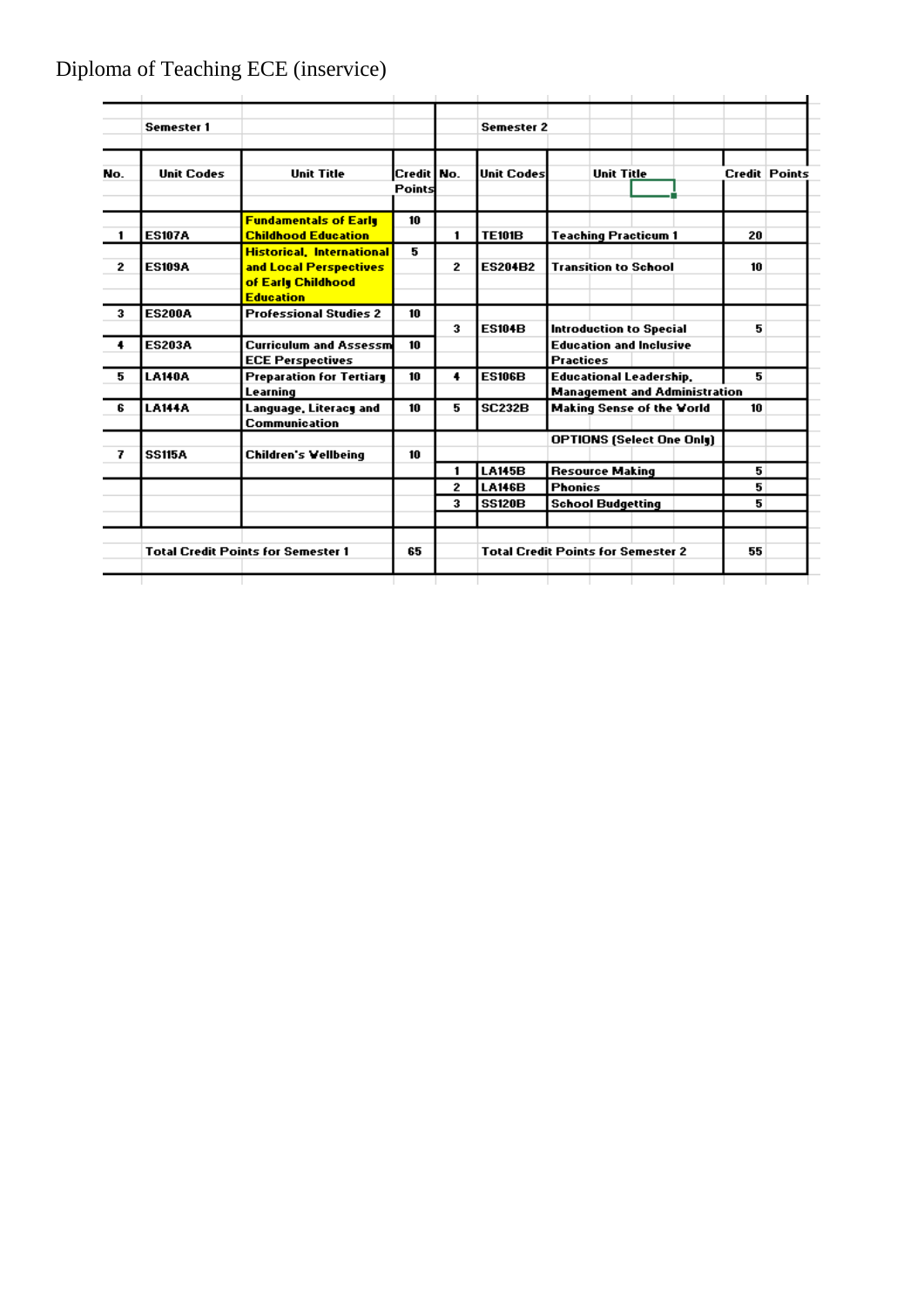### **Bachelor of Teaching Primary**

|                                                             | <b>Bachelor of Teaching Primary (both preservice &amp; inservice)</b> |                                                                                 |             |                                 |  |
|-------------------------------------------------------------|-----------------------------------------------------------------------|---------------------------------------------------------------------------------|-------------|---------------------------------|--|
| Year Level &<br>Semester                                    |                                                                       | Units                                                                           | CP per Unit | Overall<br><b>Credit Points</b> |  |
|                                                             |                                                                       | <b>EDU501: Human Development</b>                                                | 22.5        |                                 |  |
|                                                             |                                                                       | SNU500: Academic English                                                        | 22.5        | 90                              |  |
|                                                             | S <sub>1</sub>                                                        | EDU505: Introduction to Primary School Physical Education                       | 22.5        |                                 |  |
| Year 1                                                      |                                                                       | Elective $1 -$ Level 5 content unit 1                                           | 22.5        |                                 |  |
|                                                             |                                                                       | EDU502: Education Psychology                                                    | 22.5        |                                 |  |
|                                                             | S <sub>2</sub>                                                        | SNU501: Data Analysis                                                           | 22.5        | 90                              |  |
|                                                             |                                                                       | <b>EDU506: Creative Arts</b>                                                    | 22.5        |                                 |  |
|                                                             |                                                                       | Elective 2 – Level 5 content unit 1                                             | 22.5        |                                 |  |
|                                                             |                                                                       | EDU601: Teaching Methods and Issues<br>EDU611: Professional studies (inservice) | 22.5        |                                 |  |
|                                                             | S <sub>1</sub>                                                        | EDU507: Music                                                                   | 22.5        |                                 |  |
| Year 2                                                      |                                                                       | EDU609: Vocabulary and Phonics                                                  | 22.5        | 90                              |  |
|                                                             |                                                                       | EDU605: Maths Education 1                                                       | 22.5        |                                 |  |
|                                                             |                                                                       | EDU602: Curriculum development – theory and practices                           | 22.5        |                                 |  |
|                                                             | S <sub>2</sub>                                                        | EDU606: Teaching and Learning Primary Science                                   | 22.5        | 90                              |  |
|                                                             |                                                                       | <b>EDU607: Natural Environment</b>                                              | 22.5        |                                 |  |
|                                                             |                                                                       | EDU608: Grammar and Writing                                                     | 22.5        |                                 |  |
|                                                             |                                                                       | <b>EDU703: Enterprise Education</b>                                             | 22.5        |                                 |  |
|                                                             | S <sub>1</sub>                                                        | EDU706: Trends, Issues and challenges of teaching primary<br>science in S.I.    | 22.5        | 90                              |  |
|                                                             |                                                                       | EDU707: Understanding the Wider World                                           | 22.5        |                                 |  |
|                                                             |                                                                       | EDU708: Language in Multi-lingual Setting                                       | 22.5        |                                 |  |
| Year 3                                                      |                                                                       | SNU600: Ethics                                                                  | 22.5        |                                 |  |
|                                                             |                                                                       | SNU601: S.I Studies                                                             | 22.5        | 90                              |  |
|                                                             | S <sub>2</sub>                                                        | Elective 1– Level 6 content unit 1                                              | 22.5        |                                 |  |
|                                                             |                                                                       | Elective 2– Level 6 content unit 1                                              | 22.5        |                                 |  |
|                                                             | S <sub>1</sub>                                                        | EDU705: Maths Education 2                                                       | 22.5        | 45                              |  |
| Year 4                                                      |                                                                       | EDU709: Literacy 2                                                              | 22.5        |                                 |  |
|                                                             | S <sub>2</sub>                                                        | EDU711 – Teaching Experience                                                    | 45          | 45                              |  |
|                                                             |                                                                       |                                                                                 |             |                                 |  |
| <b>Total Credit points</b> for Bachelor of Teaching Primary |                                                                       |                                                                                 | 630         |                                 |  |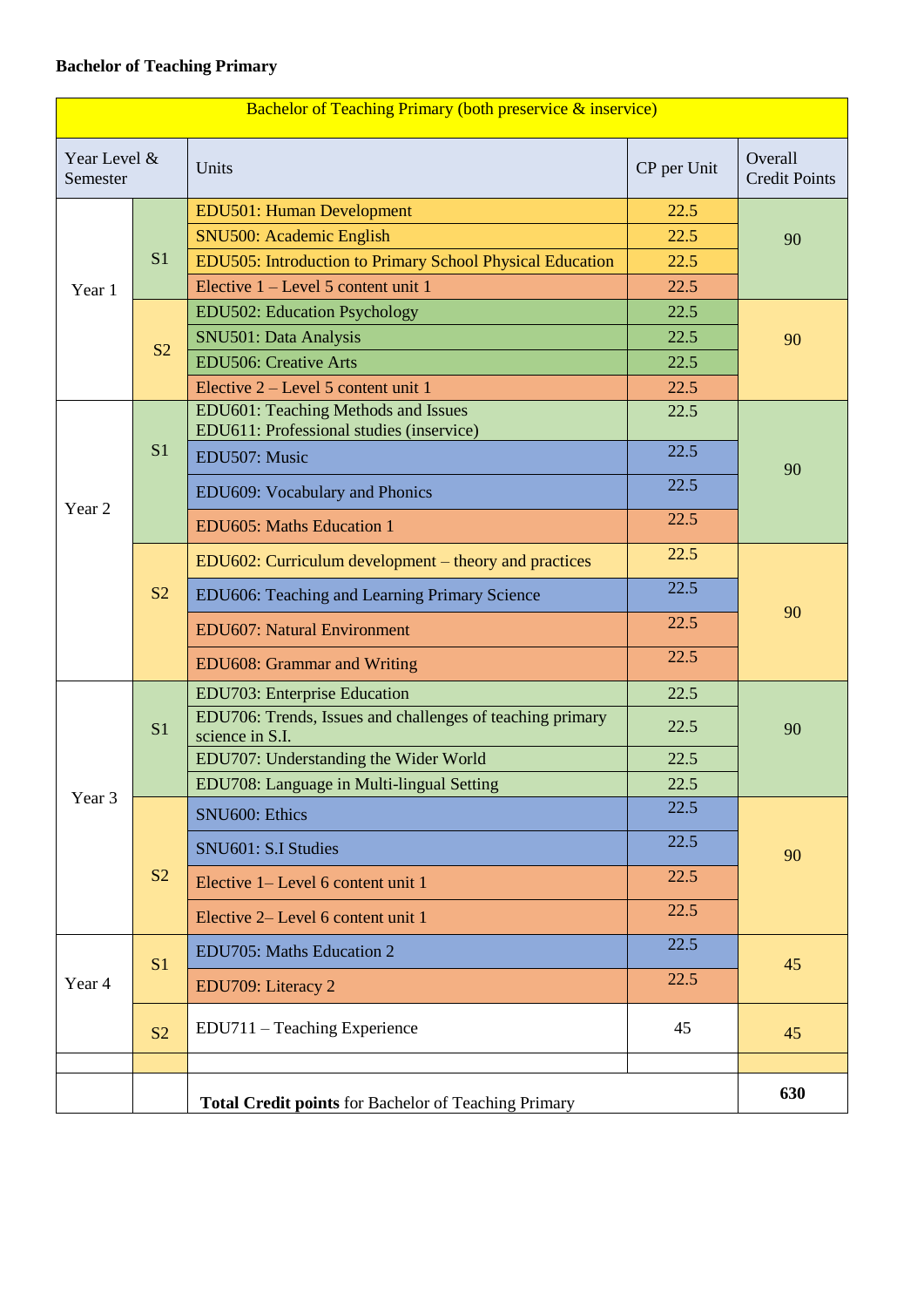# **Diploma of Teaching Primary**

| <b>Diploma of Teaching Primary</b> |                |                                                                                                 |             |                                 |  |
|------------------------------------|----------------|-------------------------------------------------------------------------------------------------|-------------|---------------------------------|--|
| Year Level &<br>Semester           |                | Units                                                                                           | CP per Unit | Overall<br><b>Credit Points</b> |  |
|                                    |                | <b>EDU501: Human Development</b>                                                                | 22.5        |                                 |  |
|                                    |                | SNU500: Academic English                                                                        | 22.5        | 90                              |  |
|                                    | S <sub>1</sub> | <b>EDU505: Introduction to Primary School</b><br><b>Physical Education</b>                      | 22.5        |                                 |  |
| Year 1                             |                | Elective $1 - \text{Level } 5$ content unit 1                                                   | 22.5        |                                 |  |
|                                    |                | EDU502: Education Psychology                                                                    | 22.5        |                                 |  |
|                                    |                | SNU501: Data Analysis                                                                           | 22.5        | 90                              |  |
|                                    | S <sub>2</sub> | <b>EDU506: Creative Arts</b>                                                                    | 22.5        |                                 |  |
|                                    |                | EDU507: Music                                                                                   | 22.5        |                                 |  |
|                                    | S <sub>1</sub> | EDU601: Teaching Methods and Issues<br>(preservice)<br>EDU611: Professional studies (inservice) | 22.5        | 90                              |  |
|                                    |                | EDU609: Vocabulary and Phonics                                                                  | 22.5        |                                 |  |
| Year <sub>2</sub>                  |                | SNU600: Ethics                                                                                  | 22.5        |                                 |  |
|                                    |                | SNU601: S.I Studies                                                                             | 22.5        |                                 |  |
|                                    |                | <b>EDU603: Curriculum and Assessment</b>                                                        | 22.5        |                                 |  |
|                                    | S <sub>2</sub> | <b>EDU606: Teaching and Learning Primary</b><br>Science                                         | 22.5        | 90                              |  |
|                                    |                | <b>EDU607: Natural Environment</b>                                                              | 22.5        |                                 |  |
|                                    |                | <b>EDU608: Grammar and Writing</b>                                                              | 22.5        |                                 |  |
|                                    | S <sub>1</sub> | EDU605: Maths Education 1                                                                       | 22.5        |                                 |  |
| Year 3                             |                | Elective 2 – Level 6 Content unit 2                                                             | 22.5        | 90                              |  |
|                                    | S <sub>2</sub> | EDU713 - Teaching Experience                                                                    | 45          |                                 |  |
|                                    |                | Total Credit points for Diploma of Teaching Primary                                             |             | 450                             |  |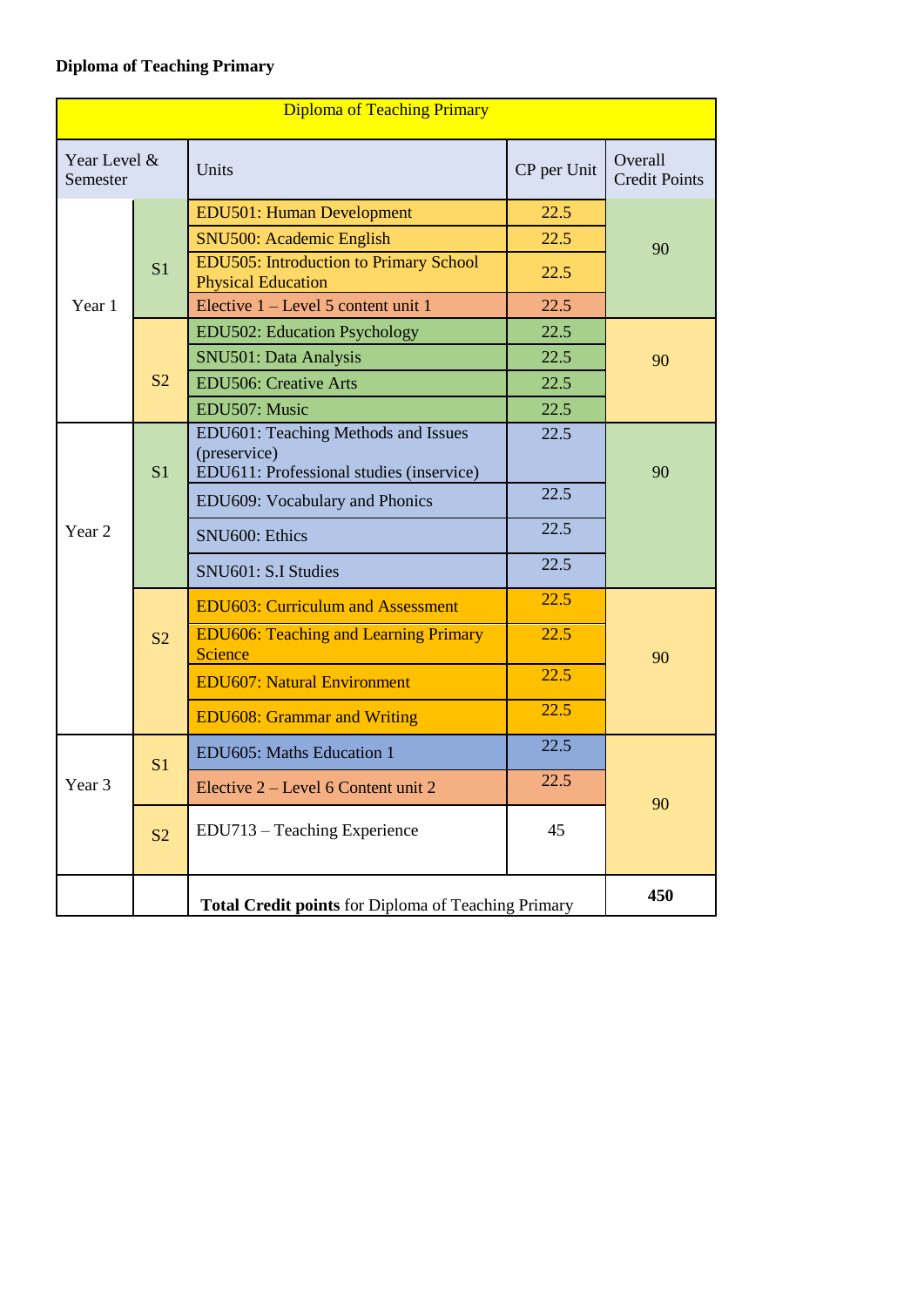# **Postgraduate Diploma and Master in Educational Leadership and Change**

| Unit No.                                                                               | Code           | Name                                            | Credit |  |
|----------------------------------------------------------------------------------------|----------------|-------------------------------------------------|--------|--|
| $\mathbf{1}$                                                                           | <b>EDU 801</b> | Foundations of Educational Leadership           | 45     |  |
| 2                                                                                      | <b>EDU 802</b> | The Culture of Leadership                       | 40     |  |
| 3                                                                                      | <b>EDU 803</b> | The Future of Education in the developing World | 28     |  |
| $\overline{4}$                                                                         | <b>EDU 804</b> | <b>Leading Educational Change</b>               | 25     |  |
| 5                                                                                      | <b>EDU 805</b> | <b>Leading Educational Systems</b>              | 25     |  |
| 6                                                                                      | <b>EDU 806</b> | <b>Research Methods for Educational Leaders</b> | 42     |  |
| POSTGRADUATE DIPLOMA IN EDUCATIONAL LEADERSHIP AND                                     |                |                                                 |        |  |
| <b>CHANGE</b>                                                                          |                |                                                 |        |  |
| At the completion of the six units the students will be awarded a Postgraduate         |                |                                                 |        |  |
| Diploma in Educational Leadership and Change with a total of credit points of          |                |                                                 |        |  |
| 205                                                                                    |                |                                                 |        |  |
| <b>MASTERS OF EDUCATIONAL LEADERSHIP AND CHANGE</b>                                    |                |                                                 |        |  |
| 155<br>Students who would like to proceed to the Masters in Educational Leadership and |                |                                                 |        |  |
| Change will carry out a research project with total credit points of 155.              |                |                                                 |        |  |

# **1 Graduate Diploma in Education**

|                          | <b>GRADUATE DIPLOMA IN EDUCATION</b> |                                                          |                |                             |  |  |
|--------------------------|--------------------------------------|----------------------------------------------------------|----------------|-----------------------------|--|--|
| Year Level &<br>Semester |                                      | Units                                                    | CP per<br>Unit | Overall<br>Credit<br>Points |  |  |
|                          |                                      | EDU501: Human Development                                | 22.5           |                             |  |  |
|                          |                                      | EDU601: Teaching Methods and Issues                      | 22.5           | 90                          |  |  |
|                          | S <sub>1</sub>                       | SNU500: Academic English                                 | 22.5           |                             |  |  |
| Year 1                   |                                      | EDU600: Indigenous Education                             | 22.5           |                             |  |  |
|                          |                                      | <b>EDU502: Education Psychology</b>                      | 22.5           |                             |  |  |
|                          | S <sub>2</sub>                       | <b>SNU501: Data Analysis</b>                             | 22.5           | 90                          |  |  |
|                          |                                      | EDU602: Curriculum development – theory and<br>practices | 22.5           |                             |  |  |
|                          |                                      | EDU610: Community partnership                            | 22.5           |                             |  |  |
|                          | S <sub>1</sub>                       | EDU701: Assessment and Evaluation                        | 22.5           |                             |  |  |
|                          |                                      | <b>EDU702: Educational Issues</b>                        | 22.5           | 90                          |  |  |
|                          |                                      | SNU600: Ethics                                           | 22.5           |                             |  |  |
| Year <sub>2</sub>        |                                      | SNU601: S.I Studies                                      | 22.5           |                             |  |  |
|                          |                                      | <b>EDU715: Education and Society</b>                     | 22.5           |                             |  |  |
|                          |                                      | <b>EDU716: Guidance and Counselling</b>                  | 22.5           | 90                          |  |  |
|                          | S <sub>2</sub>                       | EDU714- Teaching experience (10 weeks)                   | 45             |                             |  |  |
|                          |                                      |                                                          |                | 360                         |  |  |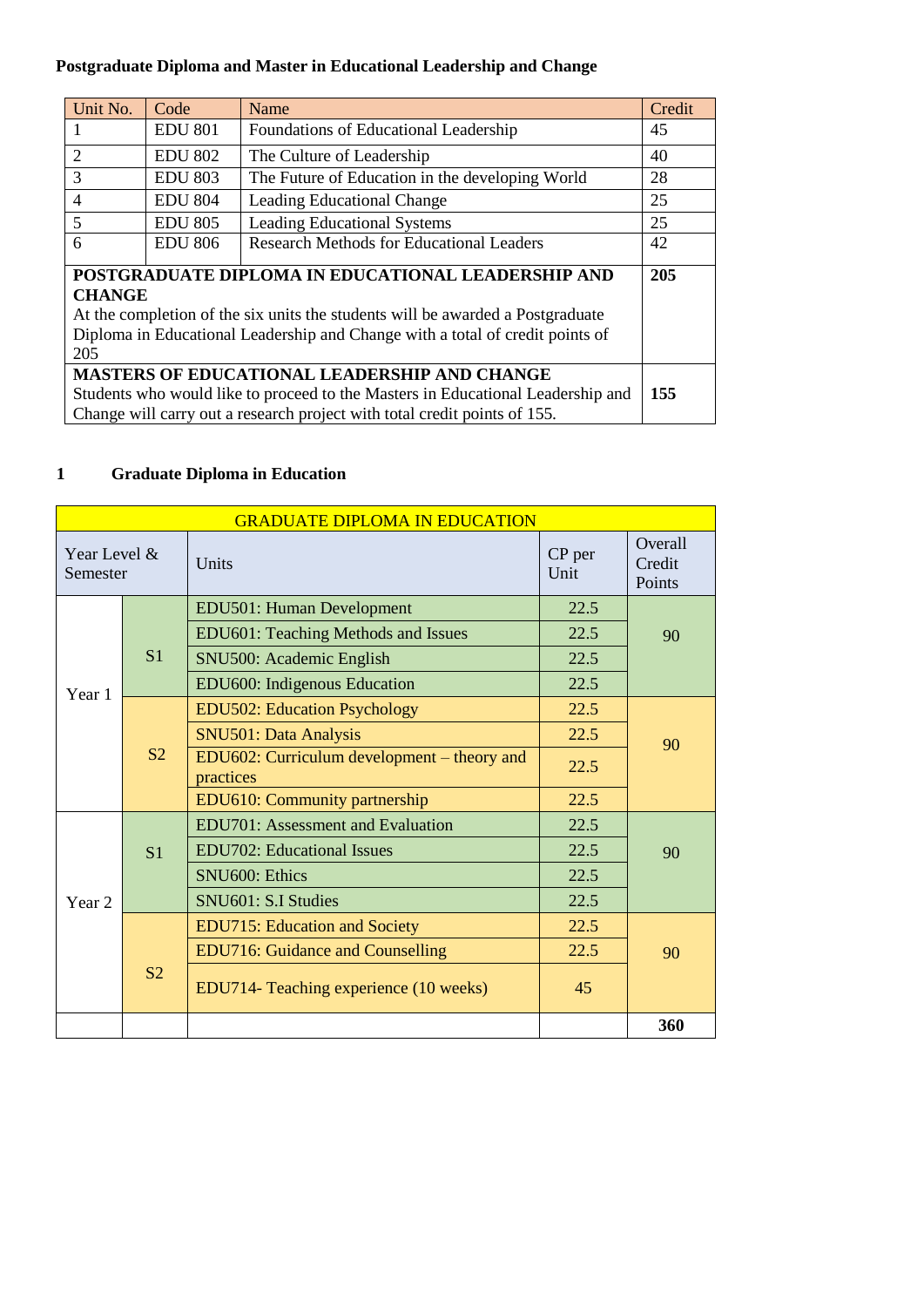| <b>Bachelor of Teaching Secondary</b> |                |                                                                                              |                |                                 |
|---------------------------------------|----------------|----------------------------------------------------------------------------------------------|----------------|---------------------------------|
| Year Level &<br>Semester              |                | Units                                                                                        | CP per<br>Unit | Overall<br><b>Credit Points</b> |
|                                       |                | EDU501: Human Development                                                                    | 22.5           |                                 |
|                                       |                | SNU500: Academic English                                                                     | 22.5           | 90                              |
|                                       | S <sub>1</sub> | Teaching Subject $1 - L5$ content unit 1                                                     | 22.5           |                                 |
| Year 1                                |                | Teaching Subject $2 - L5$ content unit 2                                                     | 22.5           |                                 |
|                                       |                | <b>EDU502: Education Psychology</b>                                                          | 22.5           |                                 |
|                                       |                | SNU501: Data Analysis                                                                        | 22.5           | 90                              |
|                                       | S <sub>2</sub> | Teaching Subject $1 - L5$ content unit 2                                                     | 22.5           |                                 |
|                                       |                | Teaching Subject $2 - L5$ content unit 2                                                     | 22.5           |                                 |
|                                       |                | EDU601: Teaching Methods and Issues (preservice)<br>EDU611: Professional studies (inservice) | 22.5           |                                 |
|                                       | S <sub>1</sub> | Teaching Subject $1 - L6$ content unit 3                                                     | 22.5           | 90                              |
| Year 2                                |                | Teaching Subject $1 - L6$ content unit 4                                                     | 22.5           |                                 |
|                                       |                | Teaching Subject $2 - L6$ content unit 3                                                     | 22.5           |                                 |
|                                       |                | EDU602: Curriculum development – theory and practices                                        | 22.5           |                                 |
|                                       | S <sub>2</sub> | Teaching Subject $1 - L6$ content unit 5                                                     | 22.5           | 90                              |
|                                       |                | Teaching Subject 2 - L6 content unit 4                                                       | 22.5           |                                 |
|                                       |                | Teaching Subject $2 - L6$ content unit 5                                                     | 22.5           |                                 |
|                                       |                | <b>EDU701:</b> Assessment and Evaluation                                                     | 22.5           |                                 |
|                                       | S <sub>1</sub> | <b>EDU702: Educational Issues</b>                                                            | 22.5           | 90                              |
|                                       |                | SNU600: Ethics                                                                               | 22.5           |                                 |
|                                       |                | SNU601: S.I Studies                                                                          | 22.5           |                                 |
| Year <sub>3</sub>                     |                | Teaching Subject $1 - L7$ content unit 6                                                     | 22.5           |                                 |
|                                       |                | Teaching Subject $1 - L7$ content unit 7                                                     | 22.5           | 90                              |
|                                       | S <sub>2</sub> | Teaching Subject $2 - L7$ content unit 6                                                     | 22.5           |                                 |
|                                       |                | Teaching Subject $2 - L7$ content unit 7                                                     | 22.5           |                                 |
|                                       | S <sub>1</sub> | Teaching Subject $1 - L7$ content unit 8                                                     | 22.5           | 45                              |
| Year 4                                |                | Teaching Subject $2 - L7$ content unit 8                                                     | 22.5           |                                 |
|                                       | S <sub>2</sub> | EDU710 - Teaching Experience                                                                 | 45             | 45                              |
|                                       |                |                                                                                              |                |                                 |
|                                       |                | Total Credit points for Bachelor of Teaching Secondary                                       |                | 560                             |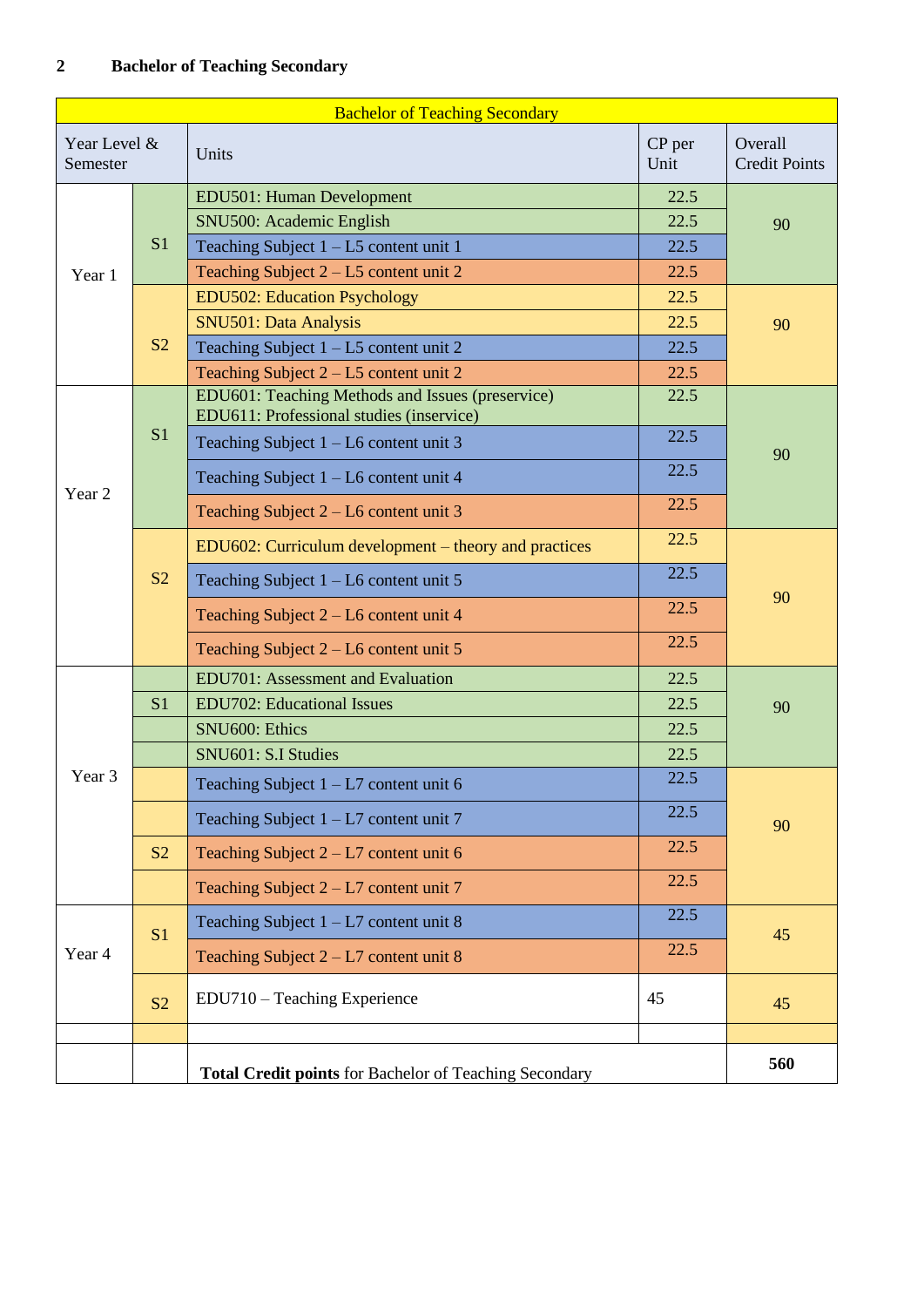| <b>Diploma of Teaching Secondary</b> |                |                                                       |                |                                 |
|--------------------------------------|----------------|-------------------------------------------------------|----------------|---------------------------------|
| Year Level &<br>Semester             |                | Units                                                 | CP per<br>Unit | Overall<br><b>Credit Points</b> |
|                                      |                | EDU501: Human Development                             | 22.5           |                                 |
|                                      |                | SNU500: Academic English                              | 22.5           | 90                              |
|                                      | S <sub>1</sub> | Teaching Subject $1 - L5$ content unit 1              | 22.5           |                                 |
| Year 1                               |                | Teaching Subject $2 - L5$ content unit 2              | 22.5           |                                 |
|                                      |                | <b>EDU502: Education Psychology</b>                   | 22.5           |                                 |
|                                      |                | SNU501: Data Analysis                                 | 22.5           | 90                              |
|                                      | S <sub>2</sub> | Teaching Subject 1 - L5 content unit 2                | 22.5           |                                 |
|                                      |                | Teaching Subject $2 - L5$ content unit 2              | 22.5           |                                 |
|                                      |                | EDU601: Teaching Methods and Issues                   | 22.5           |                                 |
|                                      | S <sub>1</sub> | Teaching Subject $1 - L6$ content unit 3              | 22.5           | 90                              |
|                                      |                | Teaching Subject $1 - L6$ content unit 4              | 22.5           |                                 |
| Year <sub>2</sub>                    |                | Teaching Subject $2 - L6$ content unit 3              | 22.5           |                                 |
|                                      |                | <b>EDU603: Curriculum and Assessment</b>              | 22.5           |                                 |
|                                      | S <sub>2</sub> | <b>SNU600: Ethics</b>                                 | 22.5           |                                 |
|                                      |                | Teaching Subject $1 - L6$ content unit 5              | 22.5           | 90                              |
|                                      |                | Teaching Subject $2 - L6$ content unit 4              | 22.5           |                                 |
|                                      |                | SNU601: S.I Studies                                   | 22.5           |                                 |
|                                      | S <sub>1</sub> | Teaching Subject $2 - L6$ content unit 5              | 22.5           | 90                              |
| Year 3                               |                | EDU712 – Teaching Experience                          | 45             |                                 |
|                                      |                | Total credit points for Diploma of Teaching Secondary |                | 450                             |
|                                      |                |                                                       |                |                                 |

Student wishing to become a secondary teacher and applying to do either Diploma/Bachelor of Teaching Secondary will need to choose teaching subject 1 and 2 from the following subjects:

### **Subjects offered by the School of Humanities (see SOH)**

### **Subject - English**

#### **Units offered**

The following units are offered to secondary teacher trainees taking English as their teaching subject.

| Year | <b>Semester 1</b>                   | <b>Semester 2</b>                   |
|------|-------------------------------------|-------------------------------------|
|      | LIT502: Introduction to Literature  | LAN501: Introduction to linguistics |
|      | LAN612: Second Language Acquisition | LAN602: Writing and Grammar         |
|      | LIT611: South Pacific Literature    |                                     |
|      | LAN723: Society and Language        | LIT701: Creative writing            |
|      | LAN724: Advanced Grammar            | LAN703: Multilingualism             |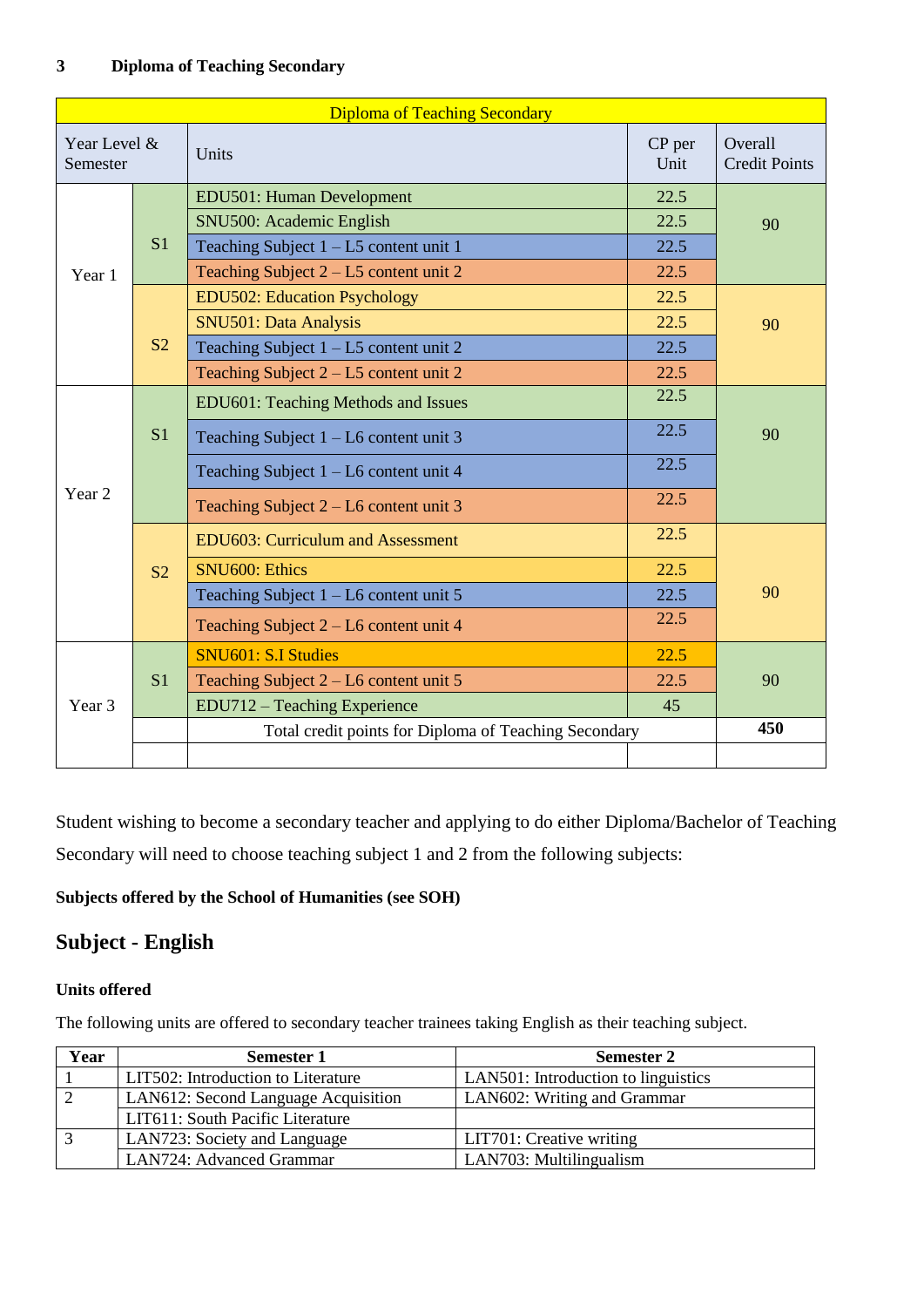# **Subject - Social Science**

#### **Units offered**

The following units are offered to secondary teacher trainees taking Social Sciences as their teaching subject.

| Year | <b>Semester 1</b>                                | <b>Semester 2</b>                               |
|------|--------------------------------------------------|-------------------------------------------------|
|      | SSC501: Fundamentals to Teaching Social Science: | SSC502: Theories and Key perspectives in social |
|      | An introduction.                                 | science                                         |
|      | SSC601: Social Issues and Justice                | HIS602: Peace and Conflicts                     |
|      | SSC603: Special Topics in Social Sciences        | SSC603: Special Topics in Social Sciences       |
|      | SSC701: Political Economy of Rural Development   | SSC702: Social Policy Development and Impacts   |
|      |                                                  | SSC703: Directed Social Science Research        |
|      |                                                  |                                                 |

### **Subject - History**

#### **Units offered**

The following units are offered to secondary teacher trainees taking History as their teaching subject.

| Year | <b>Semester 1</b>               | <b>Semester 2</b>               |
|------|---------------------------------|---------------------------------|
|      | HIS501: Introduction to History | HIS502: Pacific pre-history     |
|      | HIS601: Pacific History         | HIS602: Church history          |
|      | HIS701: Solomon Islands History | HIS702: World History           |
|      | HIS704: Pacific Migration       | HIS703: Government and Politics |

# **Subject - Geography**

#### **Units offered**

The following units are offered to secondary teacher trainees taking Geography as their teaching subject.

| Year              | <b>Semester 1</b>                         | <b>Semester 2</b>                             |
|-------------------|-------------------------------------------|-----------------------------------------------|
|                   | GEO501: Introduction to Geography         | GEO501: Climatology                           |
|                   | GEO601: Fundamentals of Geotechtonics and | GEO602: Geography of Tourism                  |
|                   | Geomorphology                             |                                               |
|                   | GEO603:                                   | GEO603 Fundamental of Hydrology and           |
|                   |                                           | Oceanography                                  |
| $\mathbf{\Omega}$ | GEO701: Biogeography                      | GEO702: Natural Disaster Management           |
|                   | GEO704: Statistical Methods in Geography  | GEO703: Geographical Information system (GIS) |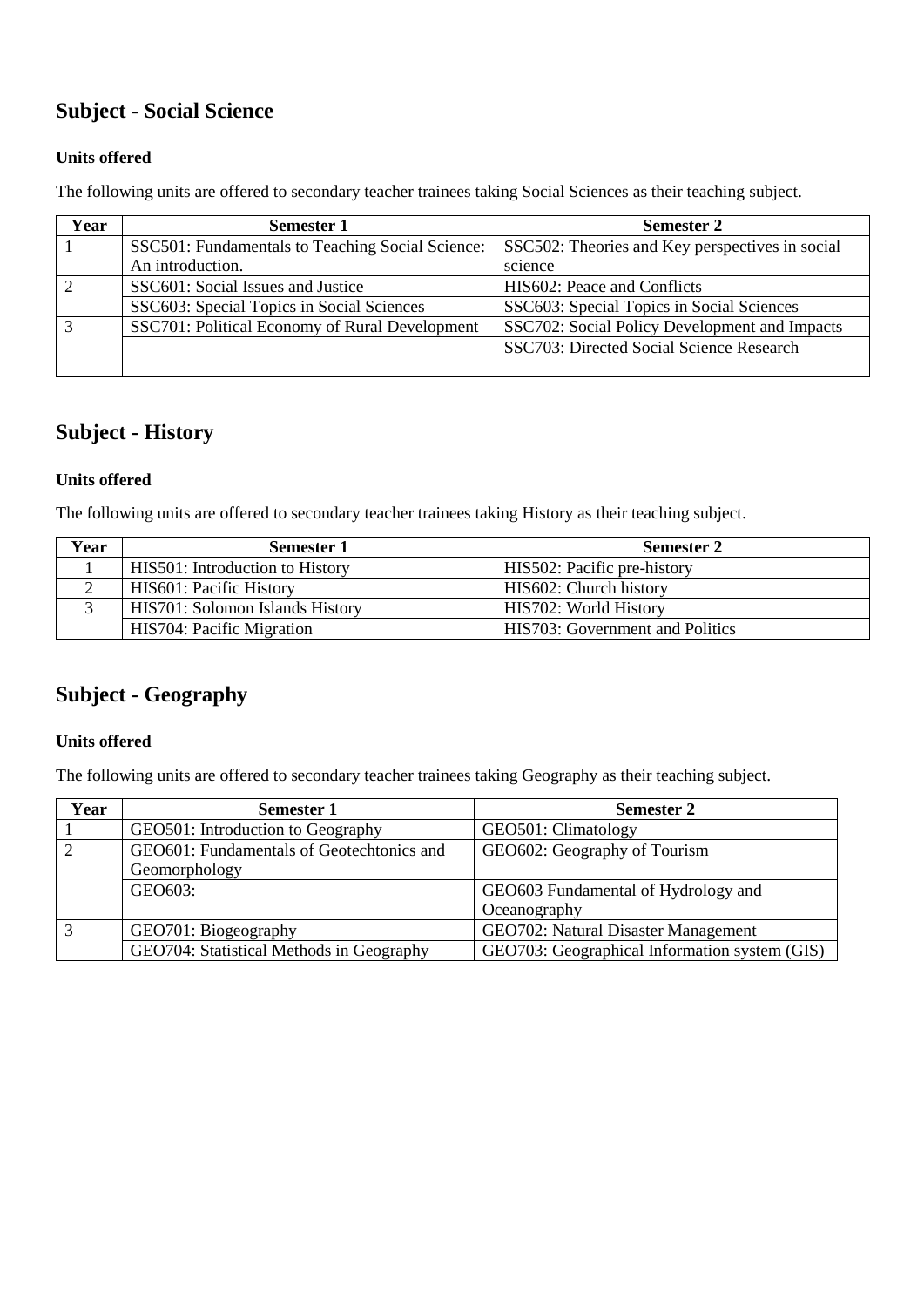# **Subject - Physical Education**

| Year | <b>Semester 1</b>                          | <b>Semester 2</b>                           |
|------|--------------------------------------------|---------------------------------------------|
|      | PES501: Introduction to teaching secondary | PES502: Introduction to outdoor game $1 \&$ |
|      | school Physical Education                  | athletics                                   |
|      | PES601: Trends and Issues in Physical      | PES602: Introduction to PE and & Sport      |
|      | <b>Education in Solomon Islands</b>        | pedagogy                                    |
|      |                                            | PES603:                                     |
|      | PES701: Introduction to organizing         | PES702: Outdoor Games                       |
|      | tournaments and sports in Secondary        |                                             |
|      | schools                                    |                                             |
|      |                                            | PES703: Indoor Sports 2                     |

The following units are offered to secondary teacher trainees taking Physical Education as their teaching subject.

# **Subject -Health Studies**

The following units are offered to secondary teacher trainees taking Health studies as their teaching subject.

| Year | <b>Semester 1</b>                        | <b>Semester 2</b>                     |
|------|------------------------------------------|---------------------------------------|
|      | HES501: Introduction to Health Education | HES502: Health promotion schools      |
|      | HES601: Mind your mind-mental health     | HES602: Common diseases in S.I.       |
|      | <b>HES603:</b>                           |                                       |
|      | HES701: Reproductive Health              | HES702: Adolescent counselling        |
|      | HES703: Direct Research in Health and    | HES703: Direct Research in Health and |
|      | counselling                              | counselling                           |

### **Subject -Creative Arts**

#### **Units offered**

The following units are offered to secondary teacher trainees taking Creative Arts as their teaching subject.

| Year | <b>Semester 1</b>                                       | <b>Semester 2</b>                                        |
|------|---------------------------------------------------------|----------------------------------------------------------|
|      | EAS501: Expresive Arts 1                                | EAS502: Solomon Islands Traditional Visual Arts          |
|      | EAS 601: Solomon Islands Traditional Music<br>and dance | EAS602: Expressive Arts 2 - Reading and Playing<br>Music |
|      |                                                         |                                                          |

#### **Subjects offered by the School of Education – TVET Department**

### **Subject – Home Economics**

The following units are offered to secondary teacher trainees taking Home Economics as their teaching subject.

| Year | <b>Semester 1</b>                       | <b>Semester 2</b>                    |
|------|-----------------------------------------|--------------------------------------|
|      | HEC501: Lifestyle, Diet and Disease     | HES502: Textile studies and garment  |
|      |                                         | construction                         |
|      | HES602: Apparel design $&$ flat pattern | HES601: Food and Community nutrition |
|      | making                                  |                                      |
|      | HES603: Family & Home Environment       |                                      |
|      | HES701: Food development                | HES702: Clothing management          |
|      | <b>HES703</b>                           | HES703: Food Management              |